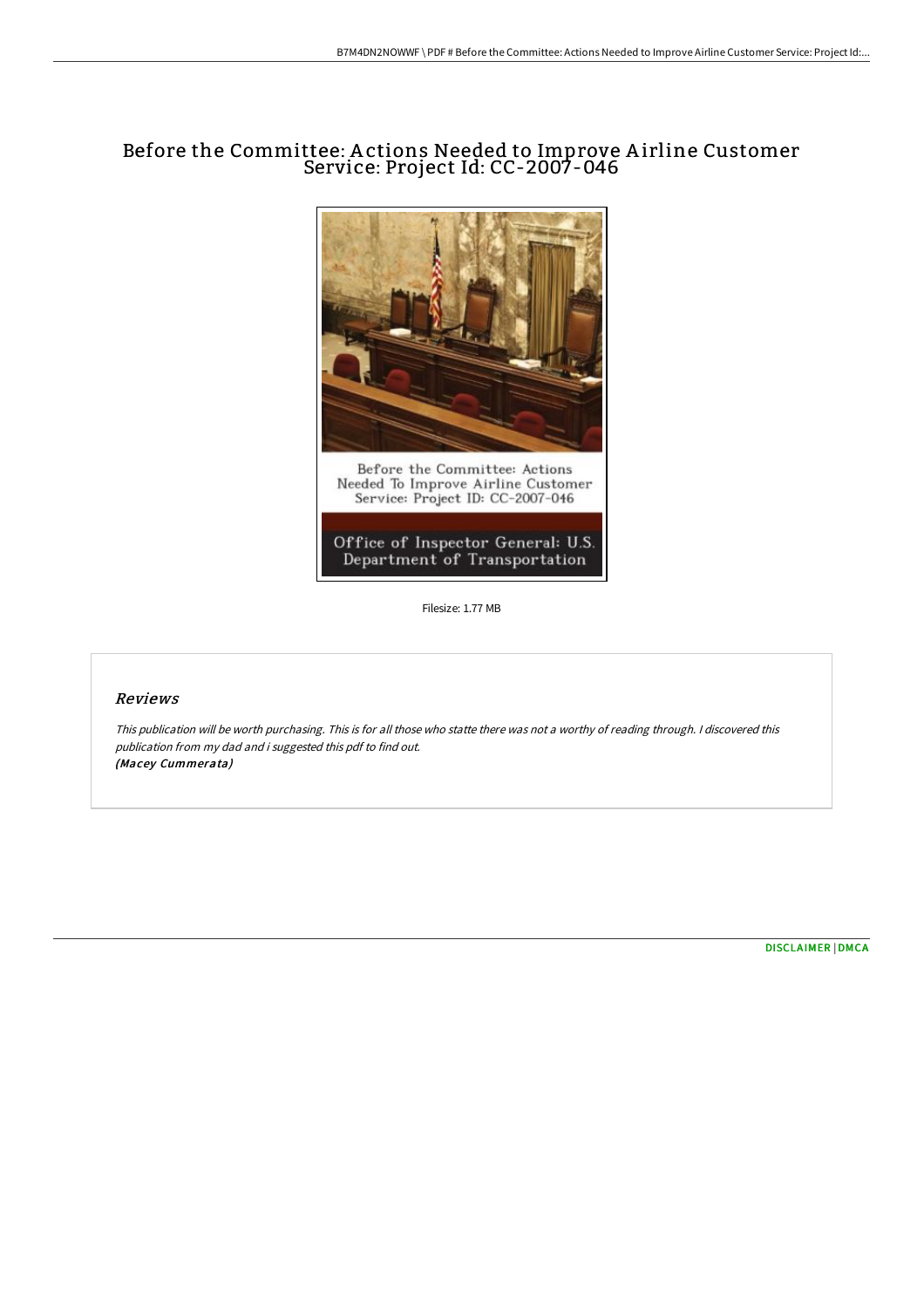## BEFORE THE COMMITTEE: ACTIONS NEEDED TO IMPROVE AIRLINE CUSTOMER SERVICE: PROJECT ID: CC-2007 -046



Bibliogov, United States, 2013. Paperback. Book Condition: New. 246 x 189 mm. Language: English . Brand New Book \*\*\*\*\* Print on Demand \*\*\*\*\*.On April 20, the Inspector General testified before the House Transportation and Infrastructure Aviation Subcommittee regarding actions needed to improve airline customer service. The Inspector General testified: (1) that airlines must refocus their efforts to improve customer service; (2) the Department should take a more active role in airline customer service issues; (3) airlines must overcome challenges in mitigating extraordinary flight disruptions; and (4) airlines should improve customer service for passengers who are stranded on board aircraft for extended periods of time.

 $\mathbf{r}$ Read Before the Committee: Actions Needed to Improve Airline Customer Service: Project Id: [CC-2007-046](http://techno-pub.tech/before-the-committee-actions-needed-to-improve-a.html) Online  $\blacksquare$ Download PDF Before the Committee: Actions Needed to Improve Airline Customer Service: Project Id: [CC-2007-046](http://techno-pub.tech/before-the-committee-actions-needed-to-improve-a.html)